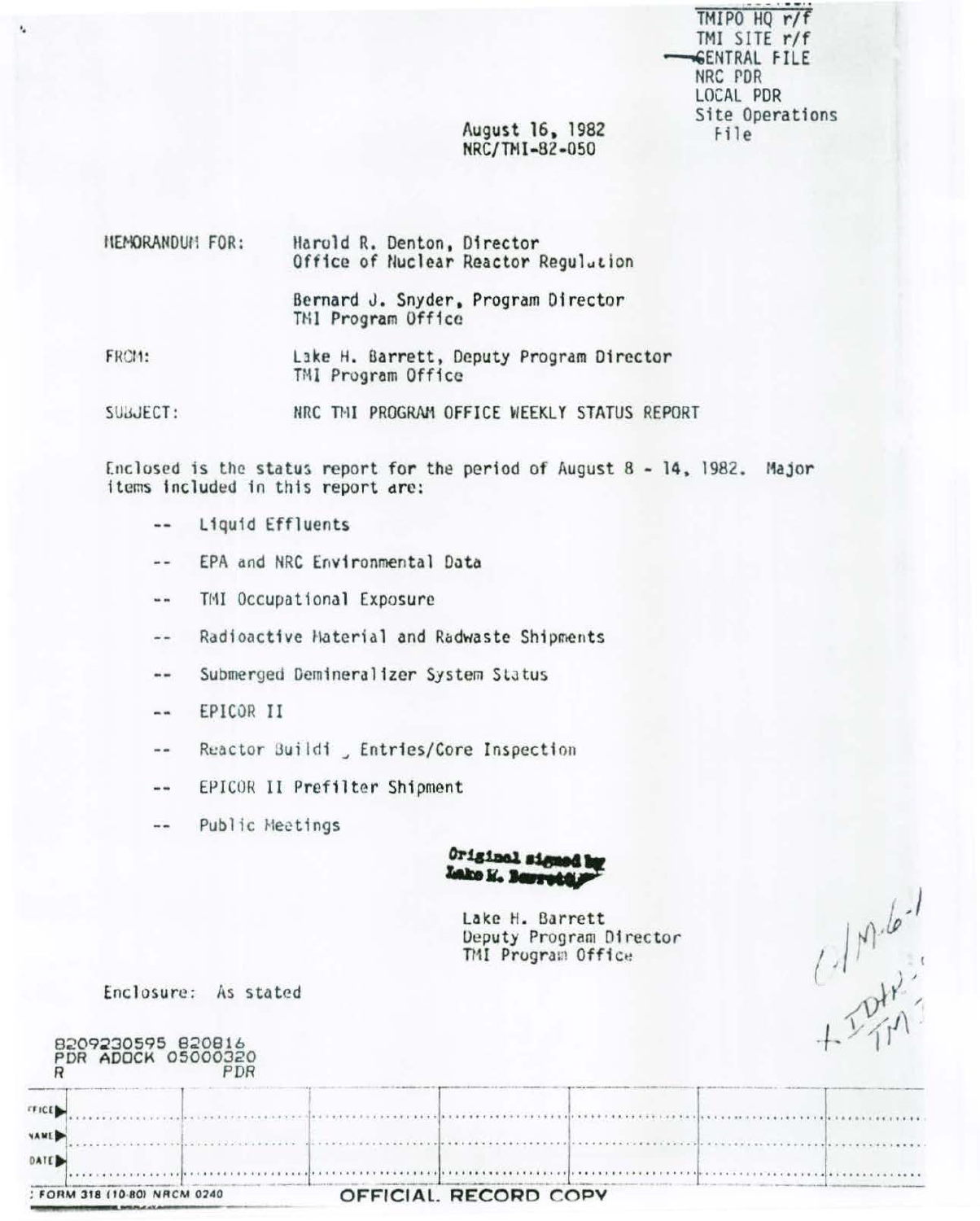Harold R. Denton Bernard J. Snyder

cc w/encl: ED<sub>0</sub> **OGC** Office Directors Commissioner's Technical Assistants NRR Division Directors NRR A/D's Regional Administrators IE Division Directors TAS EIS TMI Program Office Staff (15) PHS EPA DOE Projects Br. #2 Chief, DPRP, RI **RI Division Directors** Public Affairs, RI State Liaison, RI

|                                                             | SFFICE B TMIPO              | TMIPO | TMIPO                     | <b>TAIPOL</b> | TMIPO M  | IMIPQ   |  |
|-------------------------------------------------------------|-----------------------------|-------|---------------------------|---------------|----------|---------|--|
|                                                             | MAMED GKATHan; js.  . Webe. |       | MShanbaky.                | Arasano.      | RBellamy |         |  |
|                                                             |                             |       | $8/16/82$ 8/16/82 8/16/82 |               |          | 81/6/82 |  |
| <b>I FORM 318 (10-80) NRCM 0240</b><br>OFFICIAL RECORD COPY |                             |       |                           |               |          |         |  |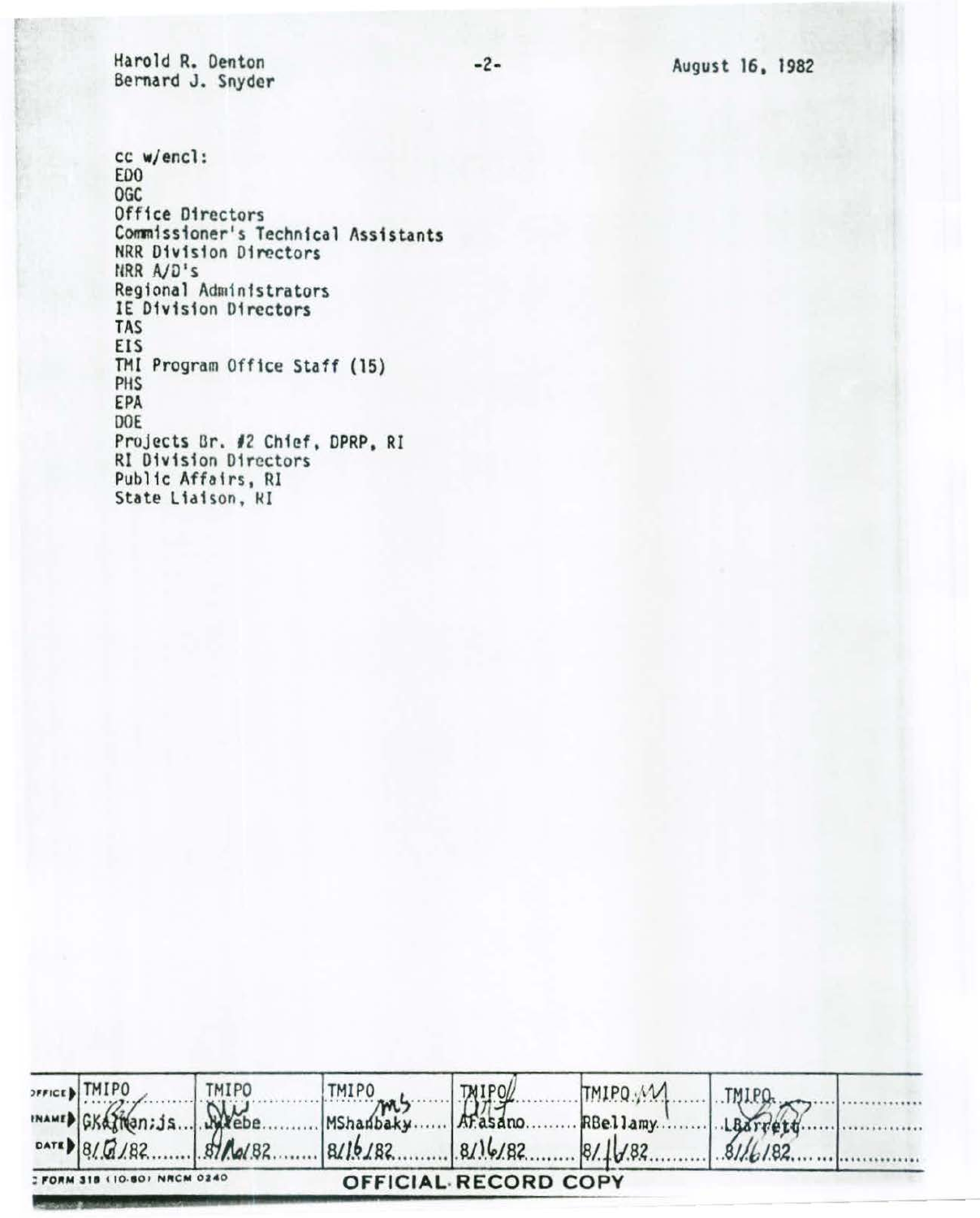# NRC TMl PROGRAM OFFICE WEEKLY STATUS REPORT

August 8, 1982 • August 14, 1982

## Plant Status

.

Core Cooling Mode: Heat transfer from the reactor coolant system (RCS) to reactor building ambient.

Available Core Cooling Modes: Mini Decay Heat Removal (MDHR) system.

RCS Pressure Control Mode: RCS is vented to the reactor building,

Major Parameters (as of 0600, August 13, 1982) (approximate values)<br>Average Incore Thermocouples: 125°F<br>Maximum Incore Thermocouple: 142°F Maximum Incore Thermocouple:

RCS Loop Temperatures:

| Hot Leg                           | 106°F        | $105^{\circ}F$ |
|-----------------------------------|--------------|----------------|
| $\begin{pmatrix} 1 \end{pmatrix}$ | 84°F<br>86°F | 84°F<br>85°F   |

Pressure: The reactor coolant system is vented to the reactor building.

Reactor Building: Temperature: 84°F<br>Pressure: -0.17 psig Airborne Radionuclide Concentrations: 4.7 E-8  $u$ Ci/cc  $H^3$ (samp le taken 8/10/82) 6.2 E-6 uCi/cc  $Kr^{85}$ (sample taken 8/ 10/82) 7.9 E-9 uCi/cc particulates (sample taken 8/ 13/82)

1. Effluent and Environmental (Radiological) Information

Liquid effluents from the TMI site released to the Susquehanna River after processing, were made within the regulatory, limits and in accordance with NRC requirements and City of Lancaster Agreement dated Feb ruary 27, 1980.

During the period August 6, 1982, through August 12, 1982, the effluents contained no detectable radioactivity at the discharge point and individual effluent sources, which originated within Unit 2, contained no detectable radioactivity.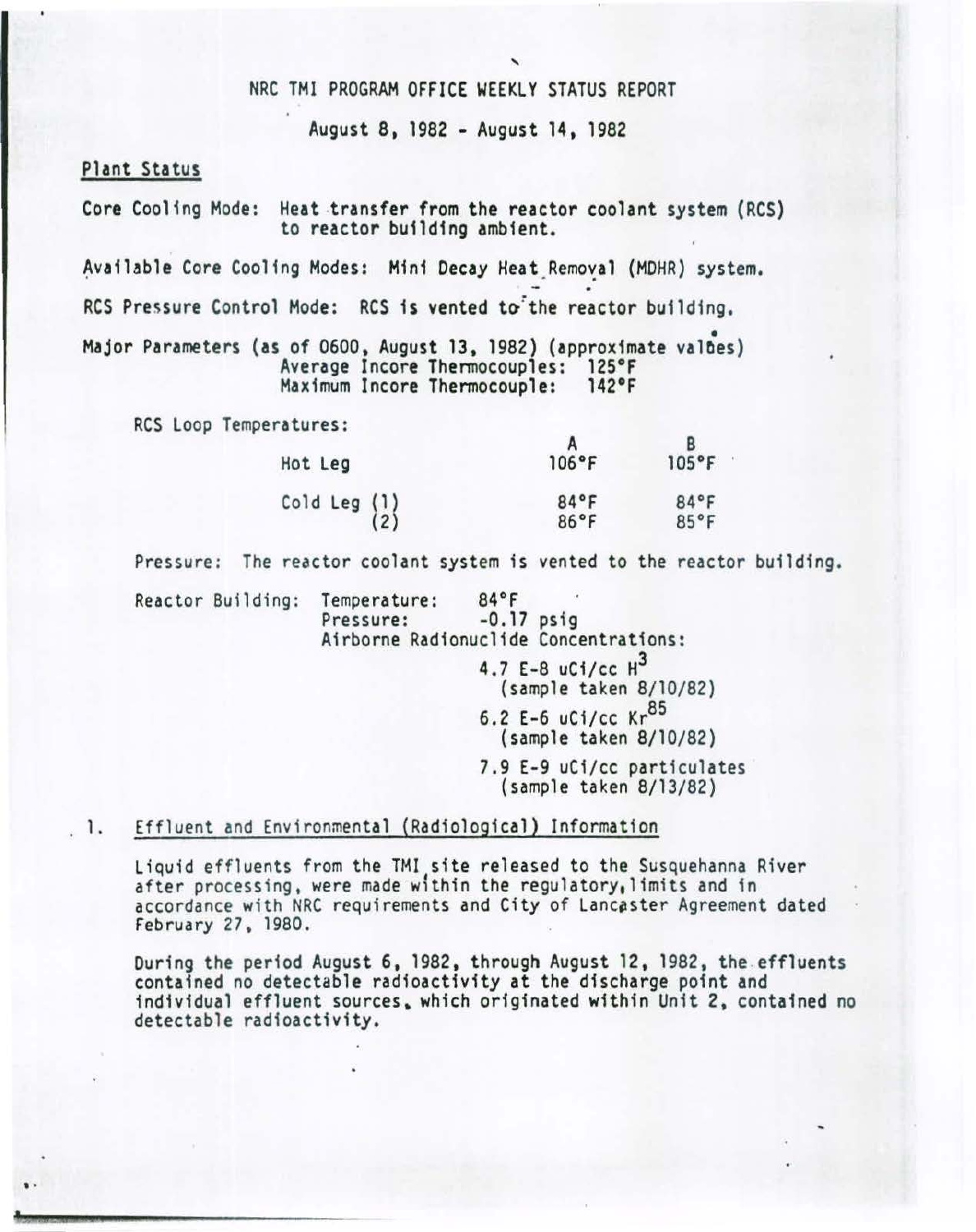# 2. Environmental Protection Agency (EPA) Environmental Data

The EPA measured Kr-85 concentrations at several environmental monitoring stations and reported the following results:

| Location   | July 9, 1982 through July 30, 1982 |
|------------|------------------------------------|
|            | $(pCi/m^3)$                        |
| Goldsboro  | 33                                 |
| Middletown | 22                                 |
| Yorkhaven  | ٠<br>22                            |

The EPA Middletown Office has not received the environmental Kr-85 analytical results for the samples which were taken July 31, 1982, through August 13, 1982, from the EPA's Counting Laboratory at Las Vegas, Nevada. These results will be included in a subsequent report.

No radiation above normally occurring background levels was detected in any of the samples collected from the EPA's air and gamma rate networks during the period from August 4, 1982, through<br>August 12, 1982.

#### 3. NRC Environmental Data

'.

Results from NRC monitoring of the environment around the TMI site were as fo11 ows:

The following are the NRC air sample analytical results for the onsite continuous air sampler:

|          |                                  | $1 - 131$<br>$Cs - 137$ |
|----------|----------------------------------|-------------------------|
| Sample   | Period                           | $(uCi/cc)$ $(uCi/cc)$   |
| $HP-331$ | August 4, 1982 - August 11, 1982 | $5.3 E-14$ $5.3 E-14$   |

NRC environmental TLD measurements were last reported in the TMI Program Office Weekly Status Report for the period September 27 through October 3, 1981. In that report, it was announced that effective July 1, 1981, the TLD station change frequency would be quarterly instead of monthly. The NRC TLD Direct Radiation Monitoring Network (environmental) results have since been reported in NUREG-0837, Volume 1, Nos. 1. 2; Volume 1, No. 3 (July-September 1981); and Volume 1. No. 4 • (October-December 1981).

Ourins July through September 1981 , 100 TLO's around TMI indicated gamma radiation to be at the natural background levels, i.e., 0.15-0.29 mR/day.

During October through December 1981, 85 TLD's around TMI indicated gamma radiation +o be between 0.14-0.25 mR/day. These dose rates are consistent with natural background radiation in the TMI area.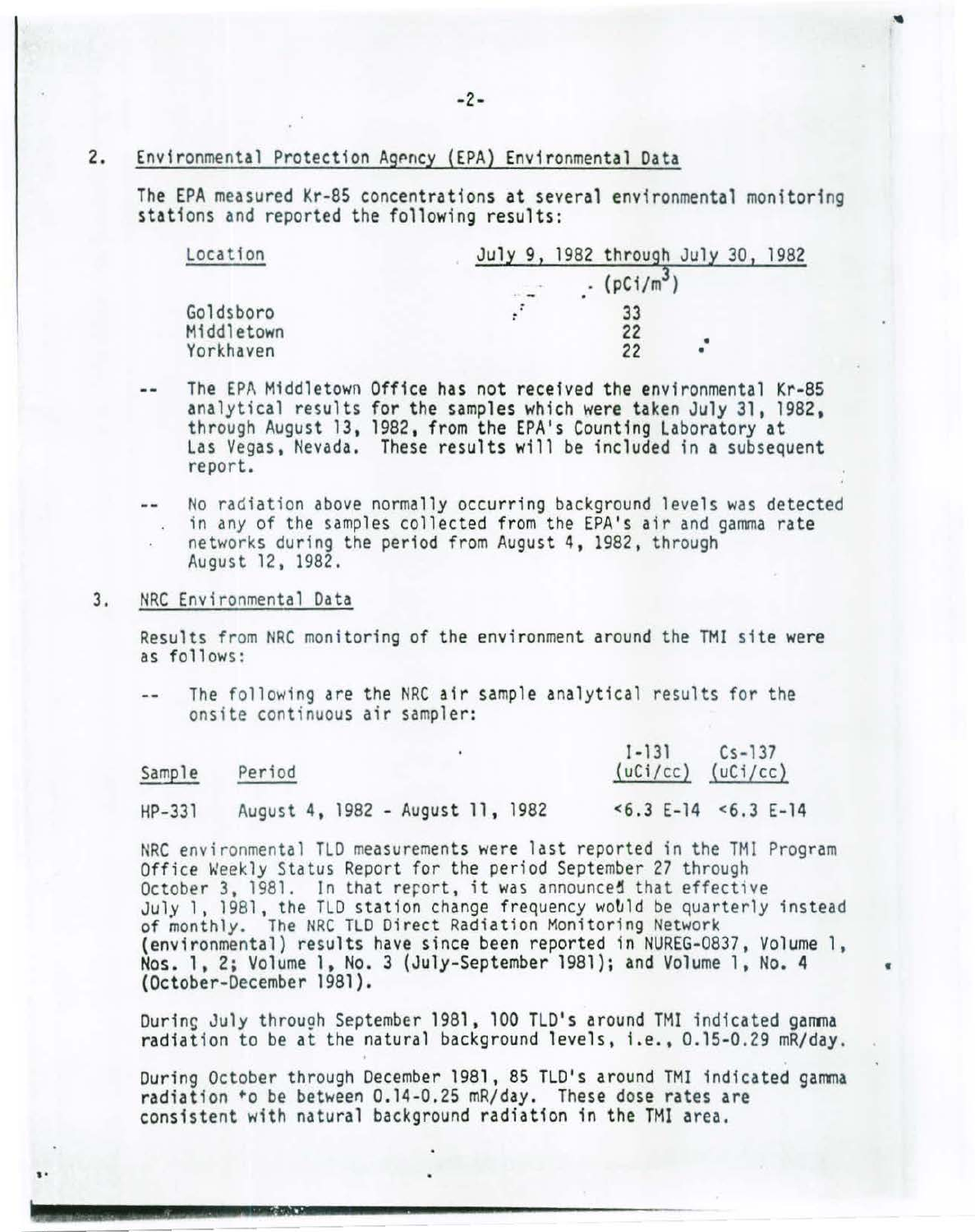TMI Program Office will continue to report quarterly TLO environmental data as results are published in future NUREG-0837 issues.

## 4. 1MI Occvpational Exposure

•

•

' .

Licensee TLD (Thermoluminescent Dosimeter) records indicate the following<br>Unit 2 occupational radiation exposures for 1982:

| July 1982 |                           | $\approx 30$ man-rem |  |
|-----------|---------------------------|----------------------|--|
|           | Total 1982 (January-July) | 189 man-rem          |  |
|           |                           |                      |  |

Man-rem is an expression for the summation of whole body doses to individuals in a group. Thus, if each member of a population group of 1,000 people were to receive a dose of 0.001 rem (l mi111rem), Oi if two people were to receive a dose of 0.5 rem (500 millirem) each, the total man-rem dose in each case would be one man-rem.

5. Licensee Radioactive Material and Radwaste Shipments

On August 12, 1982, 80 drums of Unit 1 and Unit 2 contaminated laundry were shipped to Interstate Uniform Services, Inc., New Kensington, Pennsylvania.

#### Major Activities

- 1. Submerged Demineralizer System (SDS). SDS is in a shutdown condition. Jobs having a higher priority have delayed the installation of the new feed pump. The anticipated date for completion of the feed pump work has now been set for Wednesday, August 18, 1982.
- 2. EPICOR II. The EPICOR II system is currently shutdown in a standby status.
- 3. Reactor Building Entries/Core Inspection. Reactor building entries were conducted on Thursday and Friday, August 12 and 13, 1982. The third closed circuit television inspection of the core was conducted during the Thursday entry. The camera was inserted into the core through the leadscrew opening in control rod 9E (the same opening which was used for the core inspection on August 4, 1982). A metal rod for probing the rubble was inserted into the core through the same opening as the camera. The results of the probe inspection are not certain because the came<br>operator was unable to locate the probing rod with the camera. The probe operator felt the probe contact the rubble pile and observed the probe extension rods go into the reactor vessel another 14 inches while twisting the last extension rod. Pased on perce; www., while handling the probe extension rods, the probe operator concluded that the top 14 inches of the rubble was relatively soft. Both the probe and camera operators were manipulating their equipment from the control rod drive platform, 40 feet above the rubble bed.